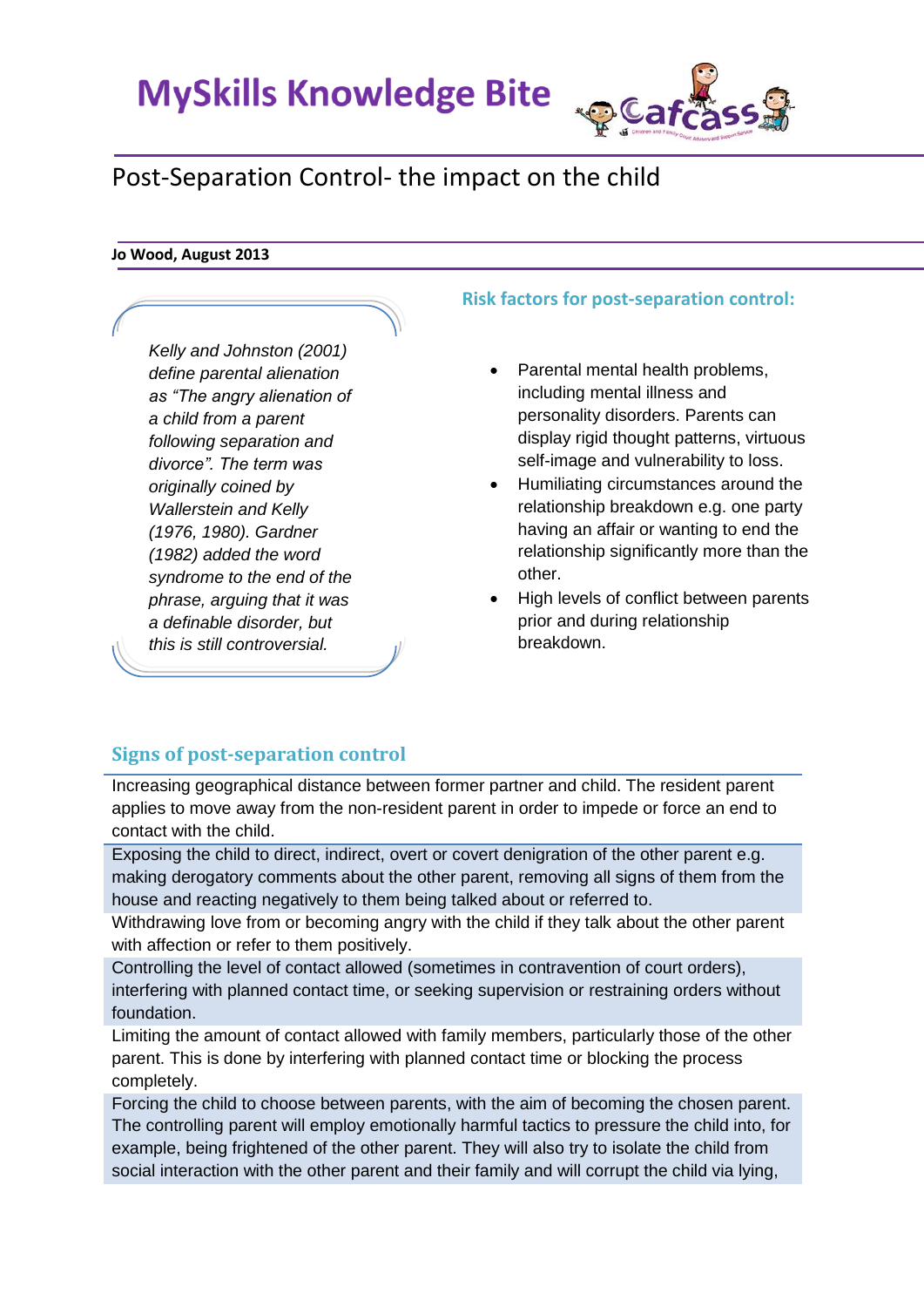#### manipulation and aggression.

Abusive behaviours by the controlling parent. Making unfounded allegations of physical, sexual or emotional abuse against the other parent and/or displaying delusional behaviour and making exaggerated claims.

Role reversal. Displaying signs of parentification (the child is forced to act as a parent to their own parent), adultification (exposing a child to adult behaviours before they are emotionally ready) or not recognising appropriate boundaries in the parent-child relationship.

Enmeshed relationship with the child. The child becomes the sole focus of the controlling parents' life, to the detriment of their own wellbeing and that of the child. A one-sided alliance develops, thus alienating the other parent further.

# **Effects of control on the child**

- The child becomes emotionally entangled in their parents' relationship.
- Their capacity to deal with change decreases.
- They display behaviour problems such as depression, anxiety and phobias which can lead to underachievement.
- They display extreme oppositional behaviours, such as anger, hostility, rudeness, physical and verbal aggression, lying and spying.
- Their thinking becomes extreme, their sense of reality is distorted and their thoughts and feelings do not match actual behaviour.
- Their speech patterns and thought processes mirror those of the controlling parent. This is known as the 'borrowed scenarios' phenomenon.

### **Practice implications**

- Younger children seem to be able to get over initial resistance to contact better than older children.
- Shorter periods of no contact are also a factor as they promote a better chance of renewed contact.
- Find out who is important to the child and the strength of the relationship: e.g. "Me and mum think that..." indicates some degree of influence.
- Need to set and manage expectations e.g. first meeting just with parents to gauge their views. This can be useful when interpreting the child's wishes and feelings later, especially if they are being controlled by a parent.

# **References:**

Gardner, R. (2004). Commentary on Kelly and Johnston's 'The alienated child'. *Family Court Review, 42,* 611-621.

Fidler, B., Bala, N., & Saini, M. (2013). *Children who resist post separation parental contact: a differential approach for legal and mental health professionals.* New York, NY: Oxford University Press.

Kelly, J., & Johnston, J. (2001). The alienated child, a reformulation of parental alienation syndrome. *Family Court Review, 39,* 249-266.

Wallerstein, J. & Kelly, J. (1976). The effects of parental divorce: Experiences of the child in later latency. *American Journal of Orthopsychiatry, 46*, 256-269